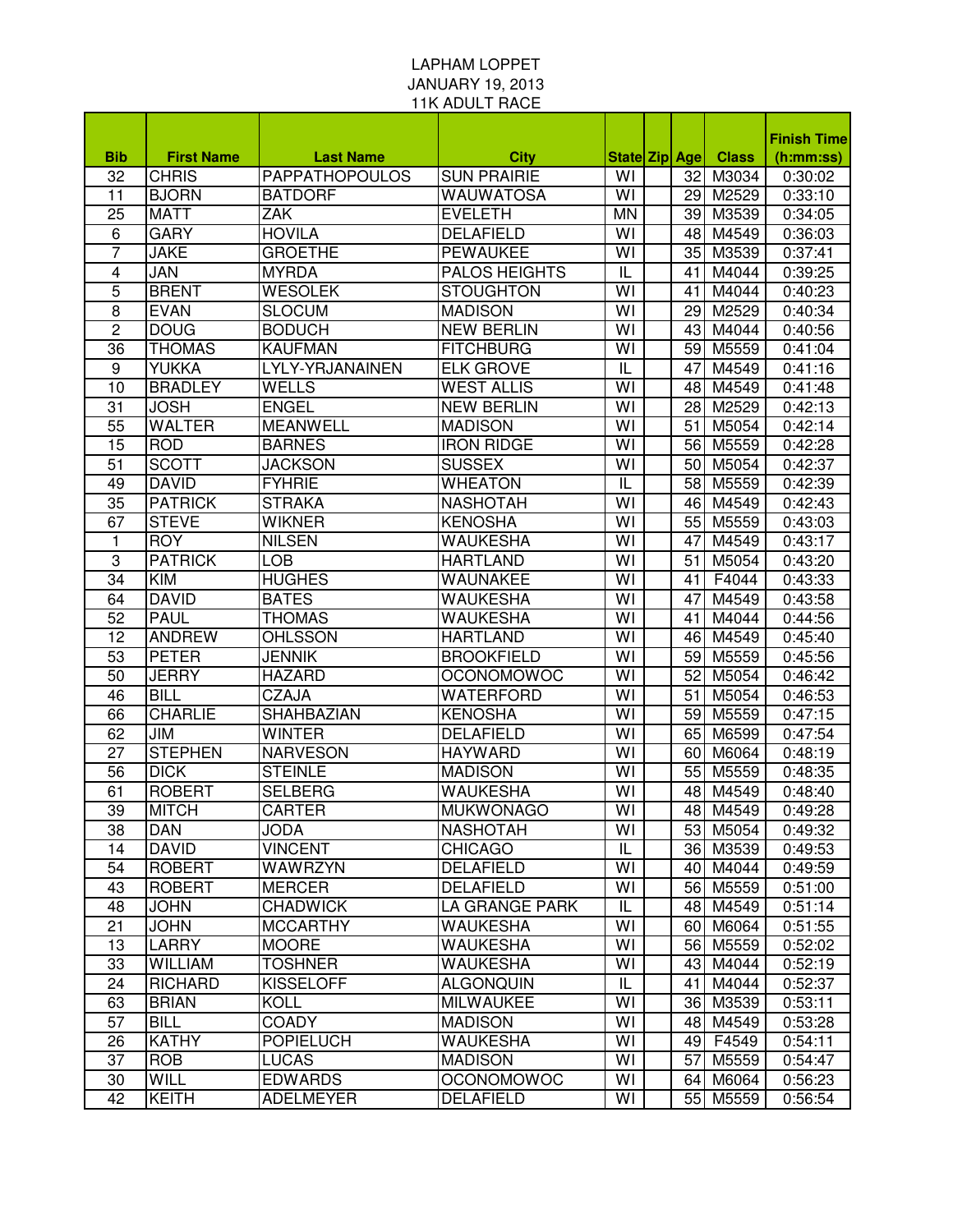## LAPHAM LOPPET JANUARY 19, 2013

| <b>11K ADULT RACE</b> |                |                    |                   |    |      |       |            |  |  |  |  |
|-----------------------|----------------|--------------------|-------------------|----|------|-------|------------|--|--|--|--|
| 23                    | <b>DAVID</b>   | <b>PATCHIN</b>     | <b>WILMETTE</b>   | IL | 47   | M4549 | 0:56:55    |  |  |  |  |
| 44                    | <b>HEATHER</b> | CASPER             | <b>MADISON</b>    | W١ | 39   | F3539 | 0:57:30    |  |  |  |  |
| 71                    | <b>SCOTT</b>   | <b>KUENZI</b>      | LODI              | W١ | 49   | M4549 | 0:58:23    |  |  |  |  |
| 60                    | <b>DON</b>     | <b>HOWELL</b>      | <b>BURLINGTON</b> | W١ | 72   | M6599 | 1:01:07    |  |  |  |  |
| 40                    | <b>DALE</b>    | JANZ               | <b>PALATINE</b>   | IL | 63   | M6064 | 1:02:15    |  |  |  |  |
| 59                    | <b>SARA</b>    | <b>HAUER</b>       | <b>MILWAUKEE</b>  | WI | 43   | F4044 | 1:02:58    |  |  |  |  |
| 29                    | <b>SUSAN</b>   | <b>NAKIGANE</b>    | <b>OCONOMOWOC</b> | W١ | 35   | F3539 | 1:03:46    |  |  |  |  |
| 68                    | <b>STEVE</b>   | <b>GRUNEWALD</b>   | <b>LAKE MILLS</b> | WI | 54 I | M5054 | 1:07:34    |  |  |  |  |
| 47                    | JIM            | <b>DELWICHE</b>    | <b>BROOKFIELD</b> | WI | 55   | M5559 | 1:07:52    |  |  |  |  |
| 41                    | <b>DICK</b>    | STORM              | <b>PALATINE</b>   | IL | 75   | M6599 | 1:10:29    |  |  |  |  |
| 22                    | GREG           | <b>MILLER</b>      | WATERFORD         | W١ | 55   | M5559 | 1:15:15    |  |  |  |  |
| 69                    | <b>DAVID</b>   | <b>MILLER</b>      | WATERFORD         | W١ | 17   | M0124 | 1:16:35    |  |  |  |  |
| 70                    | JILL           | <b>MILLER</b>      | <b>WATERFORD</b>  | WI | 51   | F5054 | 1:22:09    |  |  |  |  |
| 28                    | <b>CHARLES</b> | <b>CORBITT</b>     | COLUMBIANA        | AL | 58   | M5559 | 1:46:06    |  |  |  |  |
| 45                    | <b>MERRIE</b>  | <b>BALTrAMONAS</b> | <b>HARTLAND</b>   | WI | 64   | F6064 | <b>DNS</b> |  |  |  |  |
| 151                   | <b>ELLY</b>    | <b>MILLER</b>      | <b>IRON RIDGE</b> | WI | 61   | F6064 | <b>DNS</b> |  |  |  |  |
| 152                   | ANNE           | <b>RIENDL</b>      | <b>WAUKESHA</b>   | WI | 63   | F6064 | <b>DNS</b> |  |  |  |  |
| 58                    | <b>PETER</b>   | <b>BLOCK</b>       | <b>PARK RIDGE</b> | IL | 55   | M5559 | <b>DNS</b> |  |  |  |  |
| 65                    | <b>RICK</b>    | <b>BJODSTRUP</b>   | <b>DOUSMAN</b>    | W١ | 61   | M6064 | <b>DNS</b> |  |  |  |  |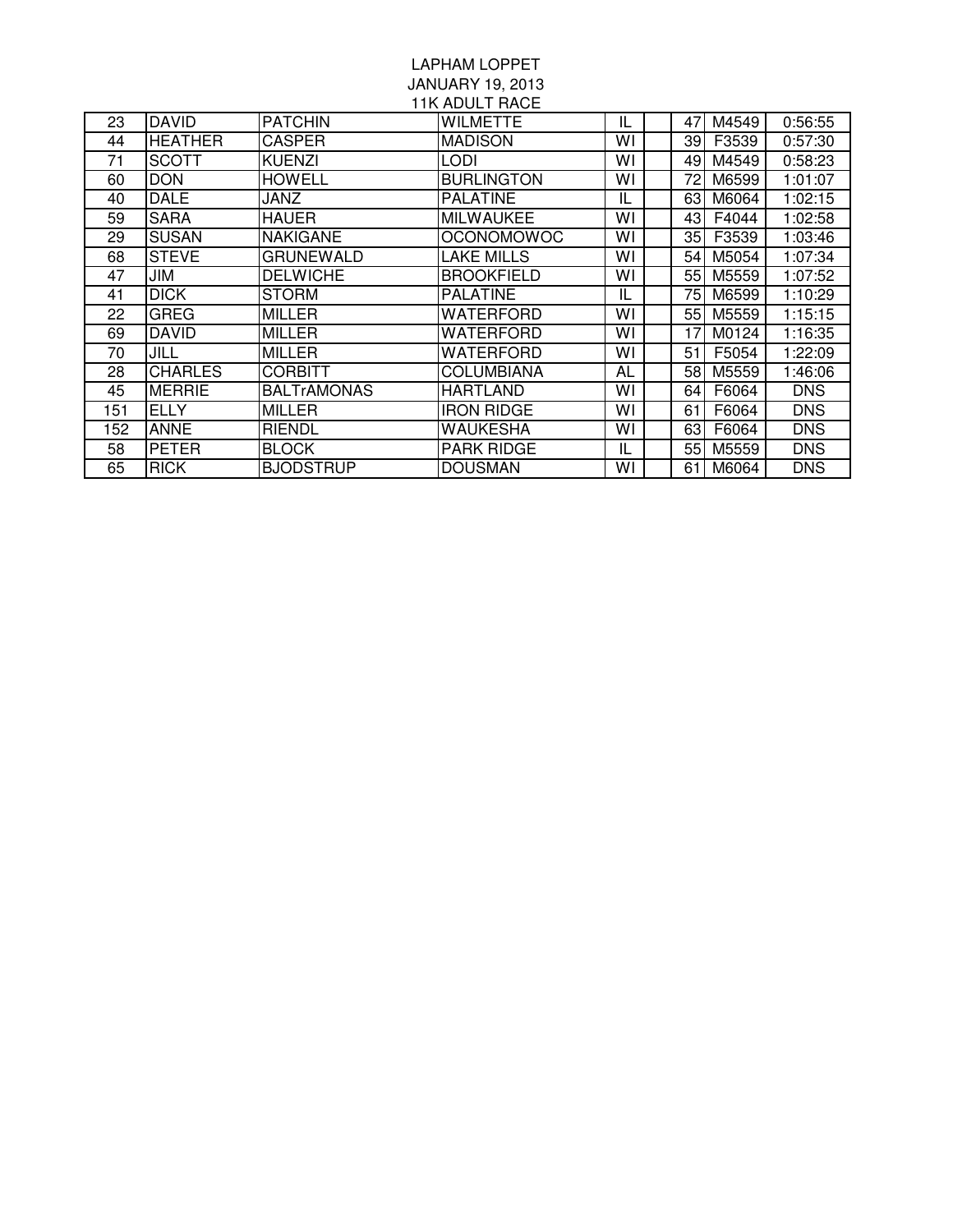LAPHAM LOPPET JANUARY 19, 2013 11K ADULT RACE